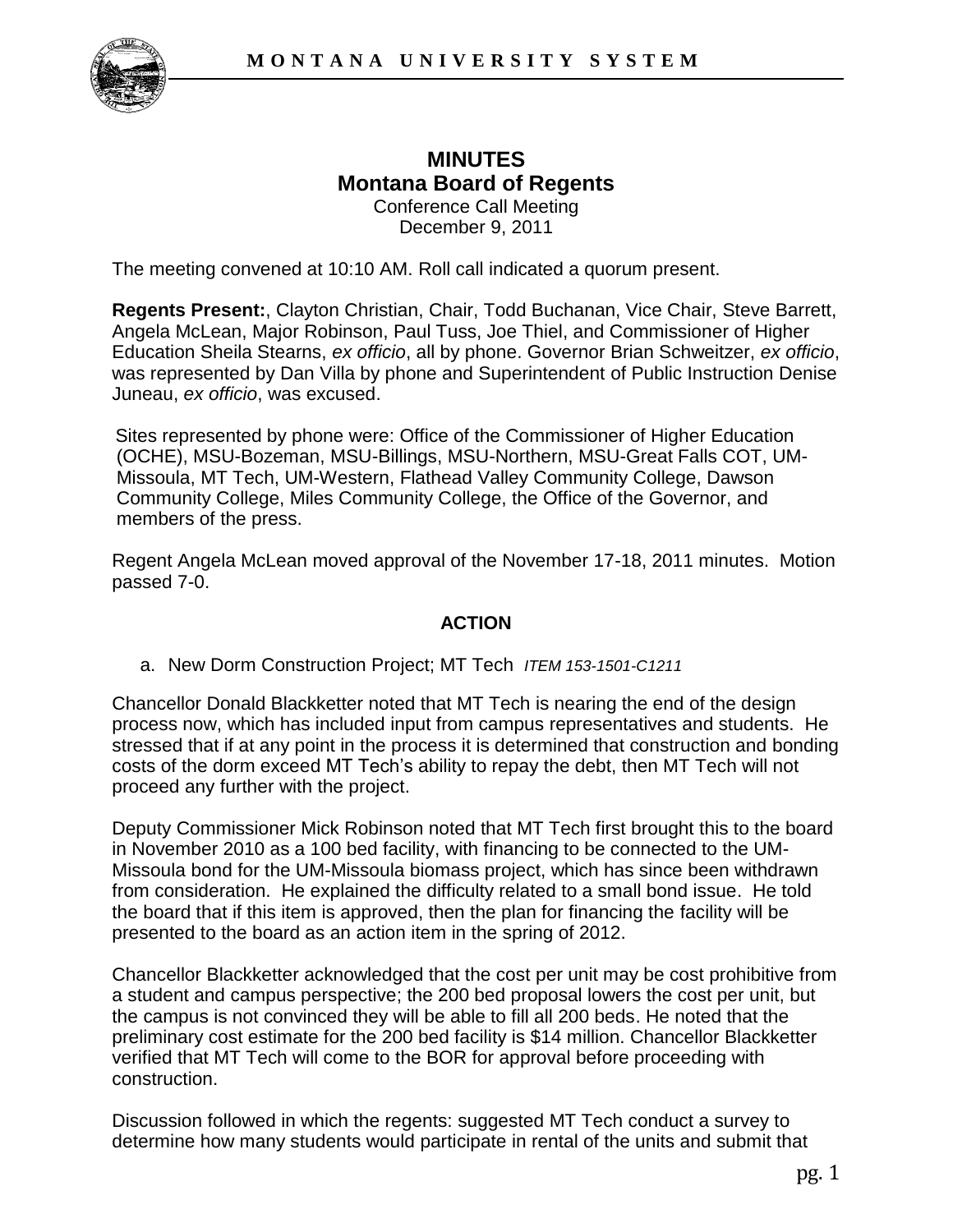

information to the regents prior to the decision pertaining to financing of the project; indicated concern that the figures show there will be a shortfall of money per bed; noted a concern that the switch from 100 to 200 beds was made due to financing, not out of need; expressed concern that the amount to be charged per bed is too high and students will, therefore, choose to not participate; cautioned Mt Tech to not proceed too quickly; noted that figures presented by MT Tech do not indicate a need for this size of facility; and expressed concern as to whether MT Tech can handle this level of debt.

Regent Todd Buchanan urged the campus to develop community partnerships, with the intent of utilizing such public/private partnerships to revitalize current rental facilities near campus for the purpose of possible student rental. Chancellor Blackketter noted that developing community partnerships has been a consideration as has the possibility of purchasing homes in the campus area. Regent Buchanan suggested additional exploration of the community partnership and purchasing possibilities and, consequently, halting the construction project for the present time.

Chancellor Blackketter expressed concern about halting the planning process for a 200 bed facility unless the campus has an acquisition plan for possibly purchasing local houses. Regent Buchanan clarified that any acquisition plan should be in response to a need and stressed that his intent is for the campus to form public/private partnerships in lieu of building a new dormitory.

Chairman Clayton Christian encouraged campuses to develop acquisition plans.

Regent McLean moved approval of ITEM 153-1501-C1211. Motion passed 7-0.

b. Accelerated Nursing Program; MSU-Bozeman *ITEM 153-2002-C1211*

President Waded Cruzado said this is for students who already have a baccalaureate degree in a discipline other than nursing and offers those students an option of obtaining a second degree in Nursing.

MSU Vice President of Administration and Finance Terry Leist noted high demand for this program and that the campus is requesting to use a more traditional tuition model rather than through the extended university model.

Chairman Christian noted the need for performance analysis and requested extensive study of this when it is done to see what an accelerated program looks like in terms of final outcomes.

The board requested that MSU conduct an extensive study of this program in one year and also provide the board with final outcomes, including how the students perform on testing, job placement and the license exam.

Regent Buchanan moved approval of item 153-2002-C1211. Motion passed 7-0.

c. New Operating Agreement; MSU-Bozeman *ITEM 153-2001-C1211*

President Cruzado explained that this is in response to her request to the MSU Alumni Foundation and the MSU Foundation to look at ways to collaborate and strengthen both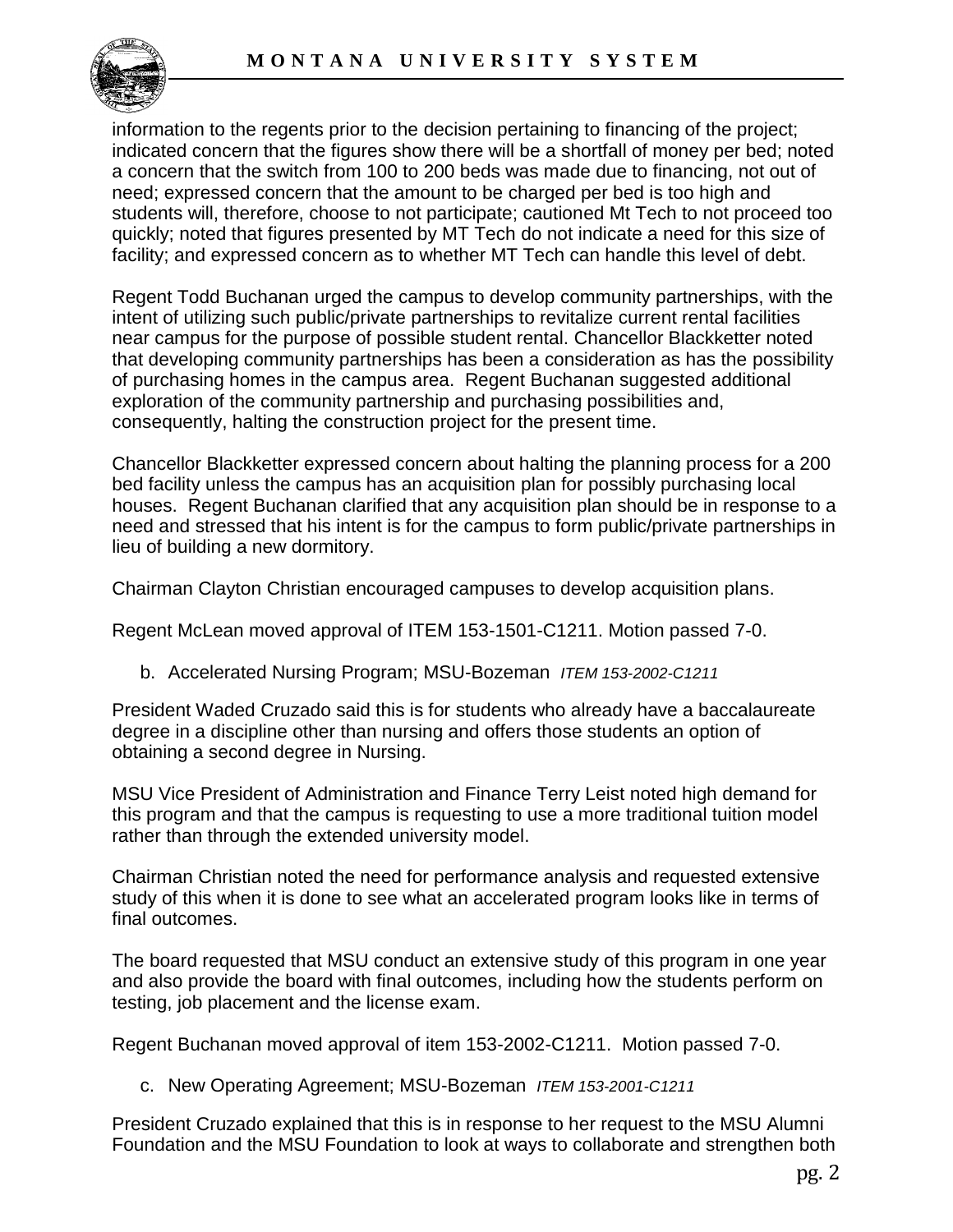

foundations. Representatives came back with this unanimous recommendation. It is the intent that this will be more transparent and will provide a single point of contact.

Chairman Christian noted that the Board of Regents has fiduciary responsibility, and this will add clarity, transparency, and provides a single point of contact. The foundations need to maintain their independence. Christian requested having some sort of reporting process to the BOR so that the BOR can see how the money is spent. In addition a cancellation process should be included in the agreement.

Commissioner Stearns noted that this form of consolidation reflects a gradual national trend that is realizing efficiencies in operation. Her office will review BOR policy 909.1 for alignment purposes.

The board suggested looking at this type of merger for the UM campus as well.

Regent McLean moved approval of the operating agreement between Montana State University and the Montana State University Foundation and also recommended (1) a thorough review of BOR Policy 901.9 – Campus Affiliated Foundations; Montana University System, with the goal of proposing amendments addressing the expanded nature of campus affiliated foundations as incorporated into the MSU Operating Agreement and; (2) in light of the fact the regents are the financial and operational stewards of the Montana University System, review and possible strengthening of Foundation reporting responsibilities to the appropriate campus as well as the Board of Regents. Adopted changes in reporting responsibilities would be amended into Policy 901.9. Motion passed 7-0.

d. MSU-Northern Chancellor Appointment – Dr. James Limbaugh; MSU-Bozeman *ITEM 153-2800-C1211*

President Waded Cruzado noted the successful national search for Chancellor of MSU-Northern, with the final appointment of Dr. Jim Limbaugh.

Regent Paul Tuss moved approval of ITEM 153-2800-C1211. Motion passed 7-0.

e. Gilkey Center; UM-Missoula *ITEM 153-1001-C1211*

Chairman Christian reported that UM-Missoula had requested deferring action on this item at this time. President Engstrom noted that no new fees would be associated with this project and that the students had requested additional time to analyze the fees component. UM-Missoula anticipates bringing this item forward in March with additional private gifts to be dedicated toward this project.

## **CONSENT**

- a. Local Executive Board Appointments; OCHE *ITEM 153-101-C1211*
- b. Authorization to Execute Easement/Right of Way Agreement between Montana Department of Transportation and Montana State University-Northern; MSU-Northern *ITEM 153-2801-C1211*

Regent Barrett moved approval of consent items a & b. Motion passed 6-0, with Regent